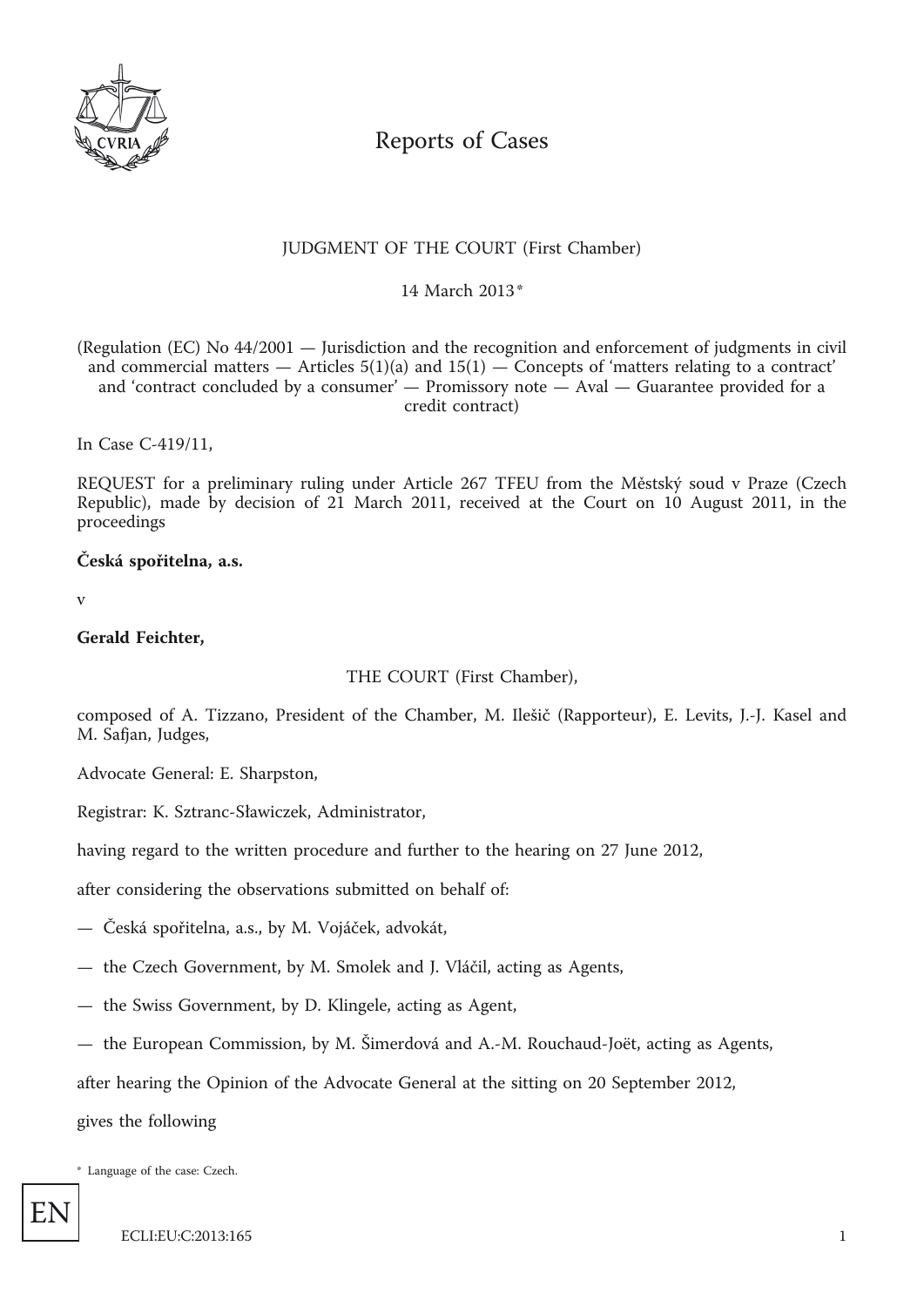## **Judgment**

- 1 This request for a preliminary ruling concerns the interpretation of Articles 5(1)(a) and 15(1) of Council Regulation (EC) No 44/2001 of 22 December 2000 on jurisdiction and the recognition and enforcement of judgments in civil and commercial matters (OJ 2001 L 12, p. 1).
- 2 The request was made in the course of proceedings between Česká spořitelna, a.s. ('Česká spořitelna'), whose registered office is established in the Czech Republic, and Mr Feichter, domiciled in Austria.

### **Legal context**

*Regulation No 44/2001*

3 Article 2(1) of Regulation No 44/2001 provides:

'Subject to this Regulation, persons domiciled in a Member State shall, whatever their nationality, be sued in the courts of that Member State.'

- Article 3(1) of that regulation provides that '[p]ersons domiciled in a Member State may be sued in the courts of another Member State only by virtue of the rules set out in Sections 2 to 7 of this Chapter'.
- 5 Pursuant to Article 5(1)(a) of that regulation, which falls under Section 2 thereof, entitled 'Special jurisdiction':

'A person domiciled in a Member State may, in another Member State, be sued:

- 1. (a) in matters relating to a contract, in the courts for the place of performance of the obligation in question.'
- 6 Article 15(1) of that regulation, which falls within Section 4 thereof, entitled 'Jurisdiction over consumer contracts', provides:

'In matters relating to a contract concluded by a person, the consumer, for a purpose which can be regarded as being outside his trade or profession, jurisdiction shall be determined by this Section ... , if:

- (a) it is a contract for the sale of goods on instalment credit terms; or
- (b) it is a contract for a loan repayable by instalments, or for any other form of credit, made to finance the sale of goods; or
- (c) in all other cases, the contract has been concluded with a person who pursues commercial or professional activities in the Member State of the consumer's domicile or, by any means, directs such activities to that Member State or to several States including that Member State, and the contract falls within the scope of such activities.'
- 7 Pursuant to Article 16(2) of Regulation No 44/2001:

'Proceedings may be brought against a consumer by the other party to the contract only in the courts of the Member State in which the consumer is domiciled.'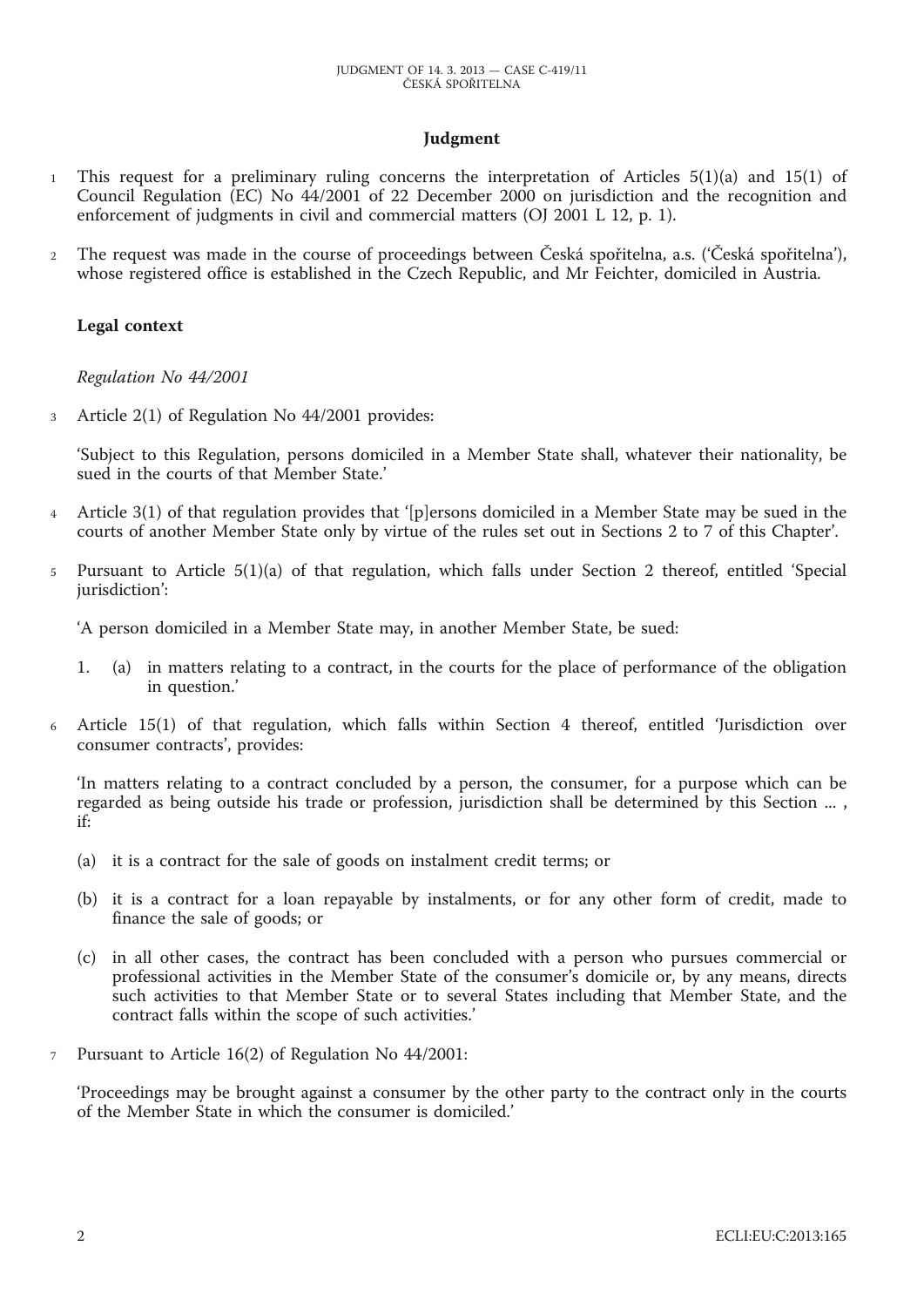## *Czech law*

- 8 According to Paragraph 75 of Law No 191/1950 on bills of exchange, promissory notes and cheques, a document which bears all the items of information required by that paragraph is a valid promissory note.
- 9 Under Paragraph 76(1) of Law No 191/1950, a document in which one of the items of information specified in Paragraph 75 of that law is wanting is not valid as a promissory note, except in the cases specified in the following subparagraphs. According to Paragraph 76(3) of that law, unless expressly indicated otherwise, the place where the promissory note is issued is deemed to be the place of payment and, at the same time, the place of the domicile of the maker of the note.
- 10 Pursuant to Paragraph 77(2) of Law No 191/1950, Paragraph 10 of that law also applies to the promissory note. Paragraph 10 provides that where a promissory note, which was incomplete when it was issued, has not been completed in the way agreed upon, the fact that that agreement was not honoured cannot be relied upon against the holder of the promissory note, unless that holder acquired the promissory note in bad faith or with gross negligence.

## **The dispute in the main proceedings and the questions referred for a preliminary ruling**

- 11 On 28 April 2004, the company Feichter CZ s.r.o. ('the Feichter company'), with its registered office in Brno (Czech Republic), issued, also in Brno, a blank promissory note in favour of Česká spořitelna, which has its registered office in Prague (Czech Republic). The promissory note, signed on behalf of the Feichter company by its managing director, Mr Feichter, was issued in order to guarantee that company's obligations under an overdraft agreement, concluded between that company and Česká spořitelna on the same date. Mr Feichter, having his domicile in Austria, also signed, as an individual, the promissory note on its face, marking it 'per aval'.
- 12 The information on the promissory note relating to the amount of the note, the date payable and the place of payment was added by Česká spořitelna in accordance with an agreement on the right to complete the note, concluded on the same date. The promissory note thus completed contained an unconditional promise on the part of the Feichter company to pay the sum of CZK 5 000 000 on 27 May 2008, in Prague, to the order of Česká spořitelna.
- 13 The note, presented at the due date at the place of payment (Prague) was not paid. Consequently, Česká spořitelna brought proceedings for the making of a payment order before the Městský soud v Praze (Prague Municipal Court) in order to obtain, from Mr Feichter, payment of the sum of CZK 5 000 000 for which the note was made out, plus interest of 6% per year on that sum, from 28 May 2008 until payment, and commission on the note of CZK 16 666. During those proceedings, Mr Feichter argued that, given that he is resident in Austria, the Městský soud v Praze does not have jurisdiction to adjudicate on the case.
- 14 The referring court questions whether its jurisdiction must be determined under the rules relating to consumer contracts. In this respect, it raises the issue of whether the conditions in Article 15(1) of Regulation No 44/2001 are fulfilled, and in particular whether the claim under the promissory note at issue in the main proceedings, brought by the payee against the giver of the aval, can be regarded as a contractual claim for the purposes of that article. If so, the Austrian court would have jurisdiction to hear and determine the dispute in the main proceedings, given that, pursuant to Article 16(2) of that regulation, proceedings may be brought against a consumer only in the courts of the Member State in which the consumer is domiciled.
- 15 The referring court also questions whether it is possible, in the present case, to determine jurisdiction in accordance with Article 5(1)(a) of Regulation No 44/2001.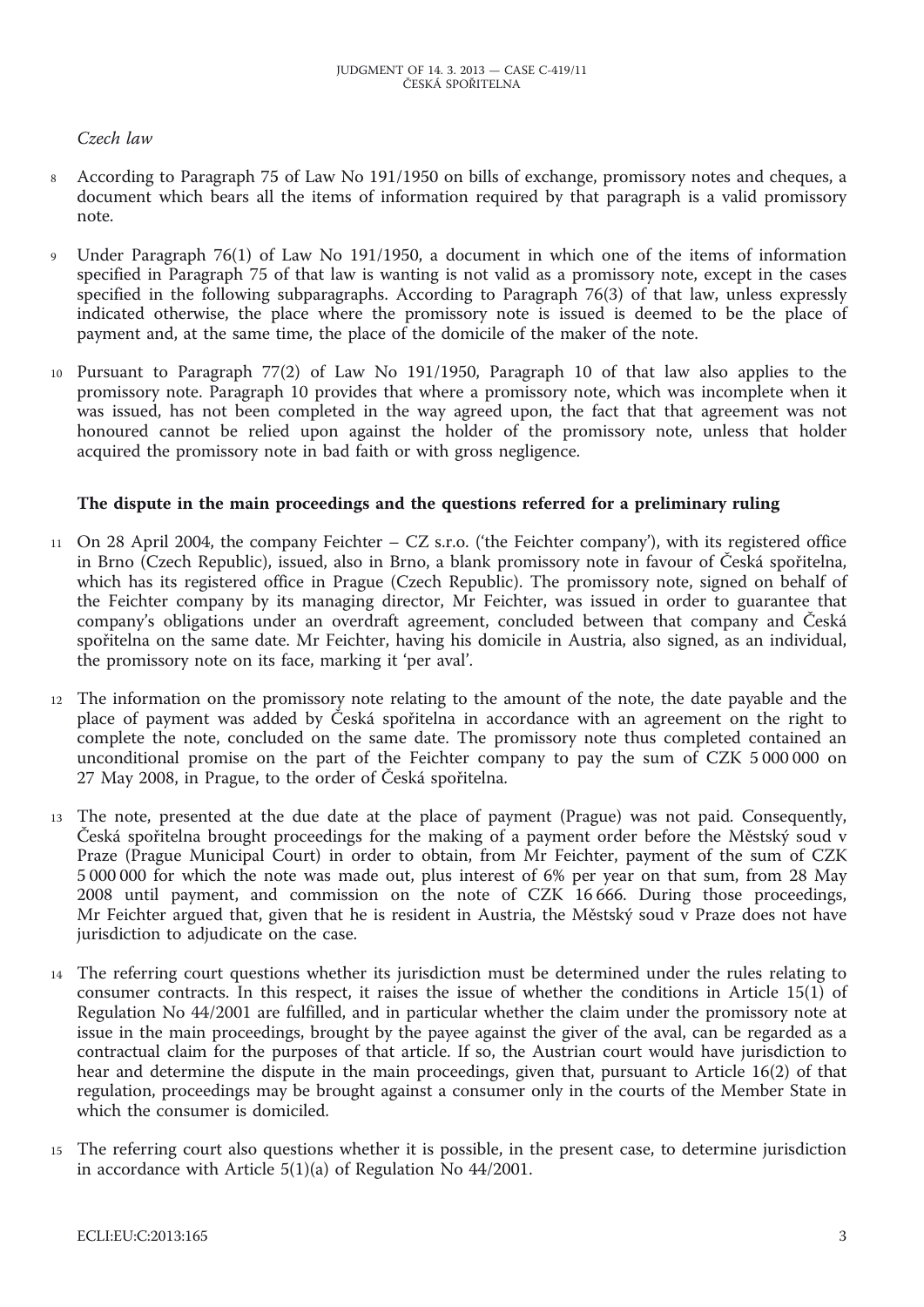- 16 In this connection, it raises, first, the issue of whether the claims under the promissory note at issue in the main proceedings could be regarded as contractual claims for the purposes of Article 5(1)(a) of Regulation No 44/2001, despite the fact that, under Czech law, the promissory note is an abstract security which does not have the character of a contract, even though it gives material form to the content of a contract.
- 17 Secondly, it questions whether the present case concerns an obligation freely entered into, given that the exact place of payment was not specified either in the promissory note or in the agreement on the right to complete the note. Even if that latter agreement conferred on Česká spořitelna the right to complete the note as regards the missing information concerning the place of payment, it did not, however, provide for criteria from which it could be established specifically that Prague was the place of payment. The referring court points out that it cannot be excluded that completing the promissory note as regards the place of payment resulted in a breach of that agreement or that the agreement is void by reason of its vagueness, in which case it would be difficult to find that the obligation in the present case had been freely entered into.
- 18 In those circumstances, the Městský soud v Praze decided to stay proceedings and refer the following questions to the Court for a preliminary ruling:
	- '(1) May the expression "matters concerning a contract concluded by a person, the consumer, for a purpose which can be regarded as being outside his trade or profession" in Article 15(1) of [Regulation No 44/2001] be interpreted as extending also to claims under a promissory note issued in incomplete form brought by the payee against the giver of the aval for the maker of the note?
	- (2) Whether the answer to the first question is affirmative or negative, may the expression "matters relating to a contract" in Article  $5(1)(a)$  of [Regulation No 44/2001] be interpreted in such a way that, having regard exclusively to the content of the document as such, it extends also to claims under a promissory note issued in incomplete form brought by the payee against the giver of the aval for the maker of the note?'

## **On the questions referred**

#### *First question*

## Admissibility

- <sup>19</sup>Česká spořitelna submits that the first question is inadmissible, on the ground that it is purely hypothetical and irrelevant for the purposes of the outcome of the dispute in the main proceedings, since the conditions for the application of Article 15(1) of Regulation No 44/2001 are not met.
- 20 It is settled case-law that, in proceedings under Article 267 TFEU, which are based on a clear separation of functions between the national courts and the Court of Justice, the national court alone has jurisdiction to find and assess the facts in the case before it and to interpret and apply national law. Similarly, it is solely for the national court, before which the dispute has been brought and which must assume responsibility for the judicial decision to be made, to determine, in the light of the particular circumstances of the case, both the need for and the relevance of the questions that it submits to the Court. Consequently, where the questions referred concern the interpretation of European Union law, the Court is in principle bound to give a ruling (see Case C-553/11 *Rintisch* [2012] ECR, paragraph 15 and the case-law cited).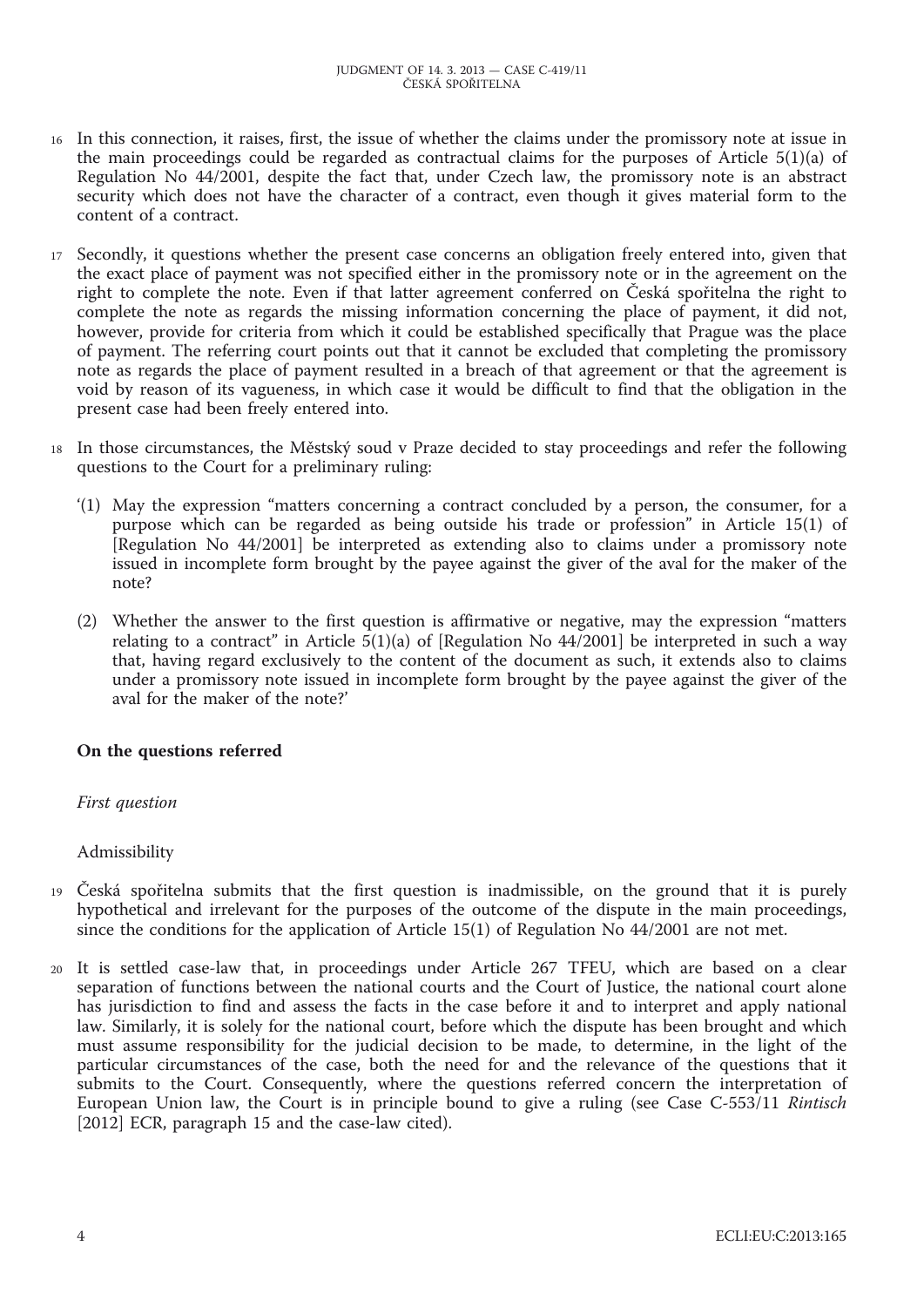- 21 Thus, the Court may refuse to rule on a question referred for a preliminary ruling by a national court only where it is quite obvious that the interpretation of European Union law that is sought bears no relation to the actual facts of the main action or its subject-matter, where the problem is hypothetical, or where the Court does not have before it the factual or legal material necessary to give a useful answer to the questions submitted to it (see, inter alia, Case C-618/10 *Banco Español de Crédito* [2012] ECR, paragraph 77, and *Rintisch*, paragraph 16).
- 22 This is not the case here. It is clear from the order for reference that the interpretation of Article 15(1) of Regulation No 44/2001 is necessary for the outcome of the dispute in the main proceedings, given that the plea of lack of jurisdiction raised by Mr Feichter is based on the argument that, since he signed the promissory note as a natural person, he has the status of a consumer within the meaning of that article and that jurisdiction must therefore be established in accordance with the provisions of that regulation governing jurisdiction so far as concerns consumer contracts.
- 23 In those circumstances, the first question referred for a preliminary ruling must be held to be admissible.

## Substance

- 24 By its first question, the referring court asks, in essence, whether Article 15(1) of Regulation No 44/2001 applies for the purposes of determining the court having jurisdiction over judicial proceedings by which the payee of a promissory note, established in one Member State, brings claims under that note, which was incomplete at the date of its signature and was subsequently completed by the payee, against the giver of the aval, domiciled in another Member State.
- 25 First of all, it must be recalled that the concepts used in Regulation No 44/2001, in particular those which appear in Article 15(1) of the regulation, must be interpreted independently, by reference principally to the general scheme and objectives of the regulation, in order to ensure that it is applied uniformly in all the Member States (see, to that effect, Case C-27/02 *Engler* [2005] ECR I-481, paragraph 33; Joined Cases C-585/08 and C-144/09 *Pammer and Hotel Alpenhof* [2010] ECR I-12527, paragraph 55, and Case C-190/11 *Mühlleitner* [2012] ECR, paragraph 28).
- 26 Next, it must be observed that Article 15(1) of Regulation No 44/2001 constitutes a derogation both from the general rule of jurisdiction laid down in Article 2(1) of the regulation, which confers jurisdiction on the courts of the Member State in which the defendant is domiciled, and from the rule of special jurisdiction for contracts, set out in Article 5(1) of the regulation, under which jurisdiction lies with the courts of the place of performance of the obligation on which the claim is based (*Pammer and Hotel Alpenhof*, paragraph 53, and *Mühlleitner*, paragraph 26). Thus, Article 15(1) must necessarily be interpreted strictly (see, to that effect, *Mühlleitner*, paragraph 27).
- 27 Lastly, in so far as Regulation No 44/2001 replaces the Convention of 27 September 1968 on jurisdiction and the enforcement of judgments in civil and commercial matters (OJ 1978 L 304, p. 36), as amended by the successive accession conventions for the new Member States ('the Brussels Convention'), in the relations between Member States, the interpretation provided by the Court in respect of the provisions of that convention is also valid for those of the regulation whenever the provisions of those instruments may be regarded as equivalent (see, in particular, Case C-133/11 *Folien Fischer and Fofitec* [2012] ECR, paragraph 31, and Case C-543/10 *Refcomp* [2013] ECR, paragraph 18).
- 28 In this connection, the Court has previously held that, in the system established by Regulation No 44/2001, Article 15(1) of the regulation, as is clear from recital 13 in the preamble to the regulation, occupies the same place and fulfils the same function of protecting the consumer as the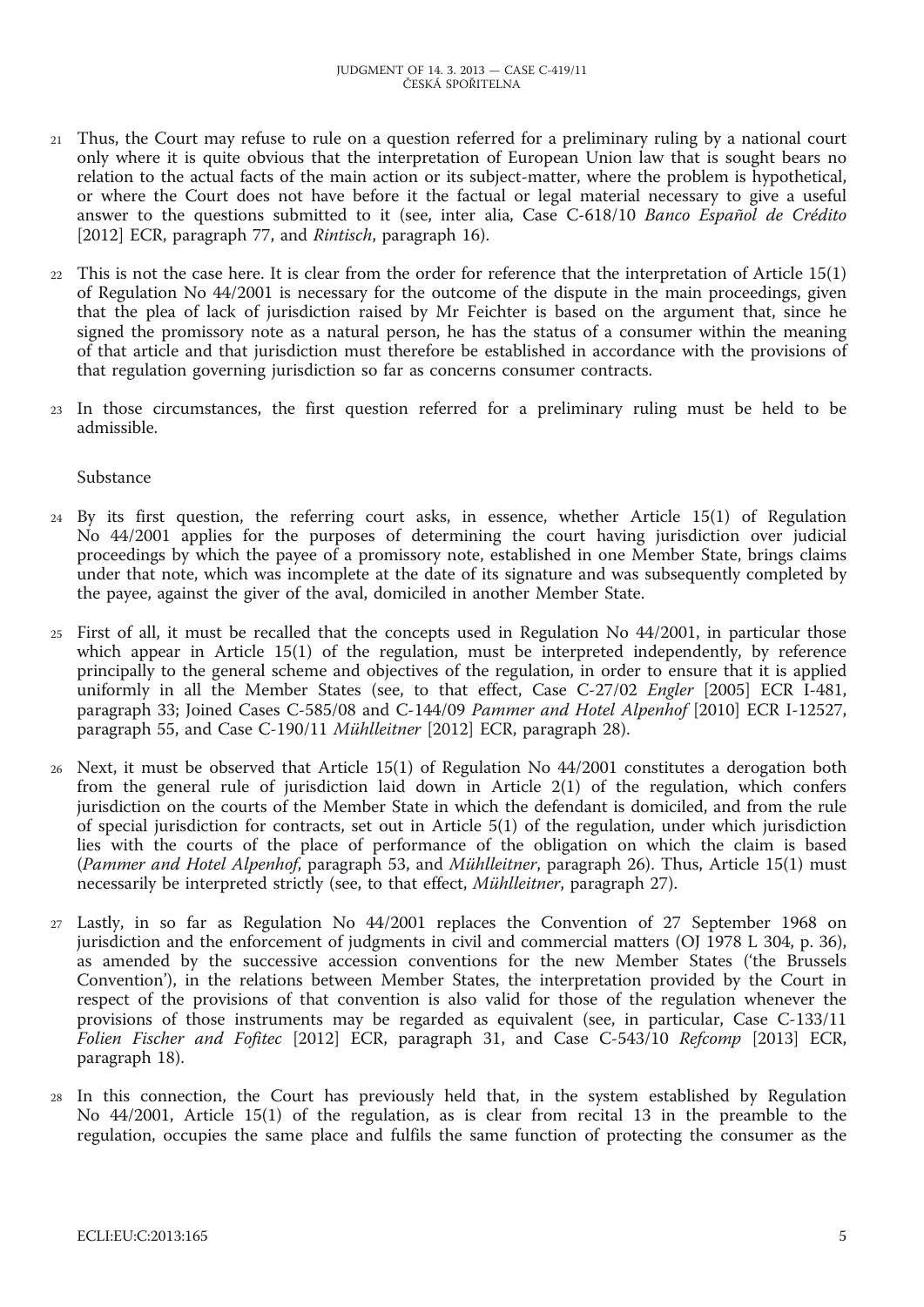weaker party as does the first paragraph of Article 13 of the Brussels Convention (see, to that effect, Case C-180/06 *Ilsinger* [2009] ECR I-3961, paragraph 41; *Pammer and Hotel Alpenhof*, paragraph 57, and *Mühlleitner*, paragraph 29).

- 29 It is in the light of those considerations that the first question referred must be answered.
- 30 In order to answer that question, it must be stated that Article 15(1) of Regulation No 44/2001 applies if three conditions are met: first, a party to a contract is a consumer who is acting in a context which can be regarded as being outside his trade or profession, second, the contract between such a consumer and a professional has actually been concluded and, third, such a contract falls within one of the categories referred to in Article  $15(1)(a)$  to (c). Those conditions must all be fulfilled, so that if one of the three conditions is not met, jurisdiction cannot be determined under the rules relating to consumer contracts.
- 31 As regards the first condition for the application of Article 15(1) of Regulation No 44/2001, even though the wording of that provision is not identical in every respect to that of the first paragraph of Article 13 of the Brussels Convention, those amendments concern the conditions for application which consumer contracts must fulfil (see, to that effect, *Pammer and Hotel Alpenhof*, paragraph 59) and not the definition of the concept of consumer, so that, in Regulation No 44/2001, that concept must have the same scope as in the Brussels Convention.
- 32 The Court has already held, as regards the first paragraph of Article 13 of the Brussels Convention, that it follows from the wording and role of that provision that it refers only to the private final consumer, not engaged in trade or professional activities (see, to that effect, Case C-89/91 *Shearson Lehman Hutton* [1993] ECR I-139, paragraphs 20 and 22; Case C-269/95 *Benincasa* [1997] ECR I-3767, paragraph 15; Case C-464/01 *Gruber* [2005] ECR I-439, paragraph 35, and *Engler*, paragraph 34).
- 33 It is also apparent from the Court's case-law that the special rules introduced by the provisions of the Brussels Convention on jurisdiction over consumer contracts serve to ensure adequate protection for the consumer, as the party deemed to be economically weaker and less experienced in legal matters than the other, commercial, party to the contract (see, inter alia, *Gruber*, paragraph 34, and *Engler*, paragraph 39). That role implies that the application of the rules of special jurisdiction laid down to that end by the Brussels Convention should not be extended to persons for whom that protection is not justified (see, to that effect, *Shearson Lehman Hutton*, paragraph 19).
- 34 The Court drew the conclusion from this that only contracts concluded outside and independently of any trade or professional activity or purpose, solely for the purpose of satisfying an individual's own needs in terms of private consumption, are covered by the special rules laid down by the Convention to protect the consumer. Such protection is unwarranted in the case of contracts for the purpose of a trade or professional activity (see *Gruber*, paragraph 36, and, to that effect, *Benincasa*, paragraph 17).
- 35 It must be stated that, in circumstances such as those of the case in the main proceedings, the condition that there be a consumer within the meaning of Article 15(1) of Regulation No 44/2001 is not met.
- 36 It is common ground that the giver of the aval in the case in the main proceedings became the guarantor of the obligations of the company of which he is the managing director and in which he has a majority shareholding.
- 37 Accordingly, even if the obligation on the giver of the aval is of an abstract nature and is thus independent of the obligation on the maker of the note for which the giver of the aval became guarantor, the fact remains, as the Advocate General observed in point 33 of her Opinion, that the aval of a natural person, given on a promissory note issued in order to guarantee the obligations of a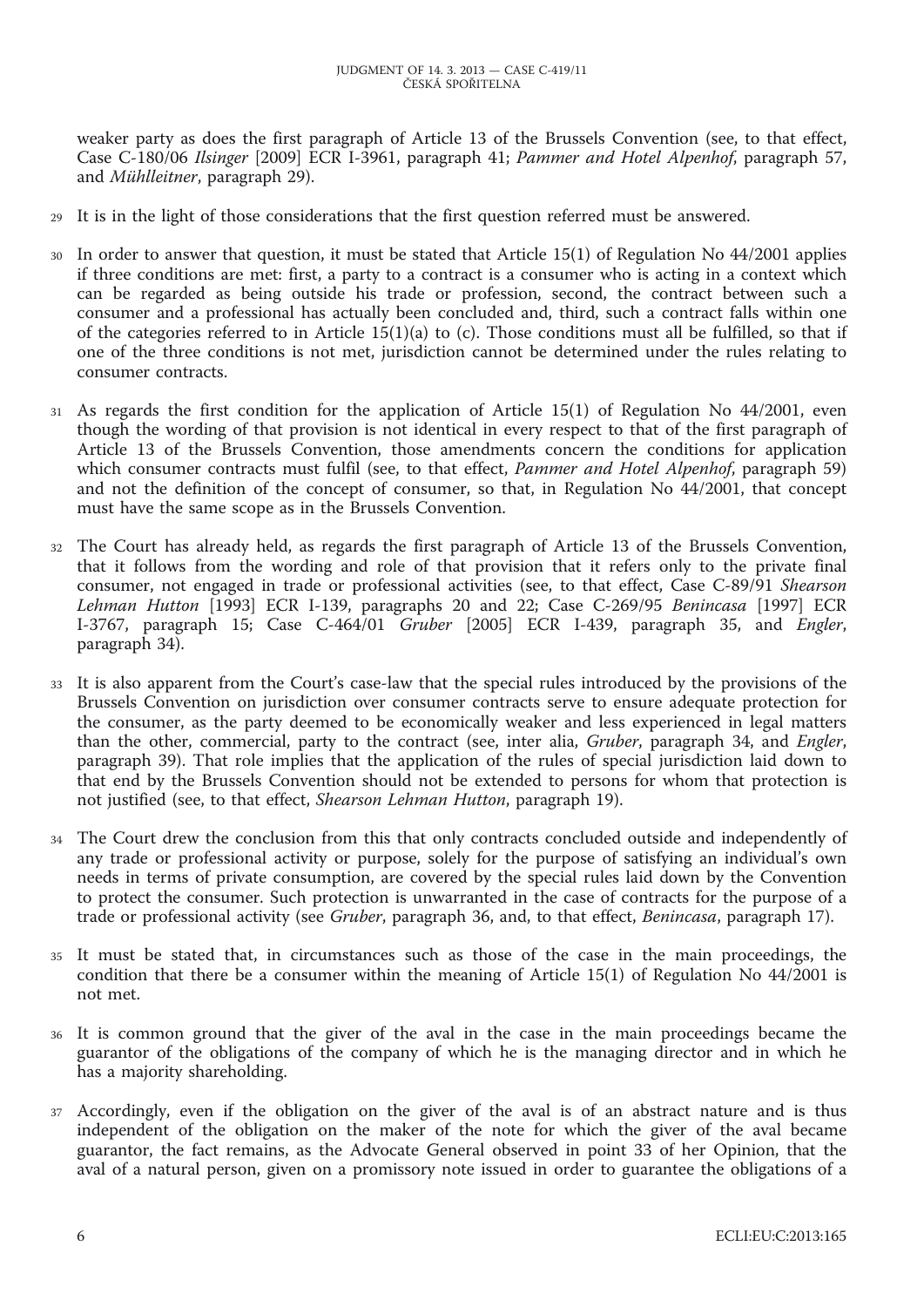commercial company, cannot be regarded as having been given outside and independently of any trade or professional activity or purpose while that individual has close professional links with that company, such as being its managing director or majority shareholder.

- 38 In any event, the mere fact that the giver of the aval is a natural person is not sufficient to establish that he is a consumer within the meaning of Article 15(1) of Regulation No 44/2001.
- In those circumstances, it is not necessary to examine whether the other two conditions for the application of that article are met.
- 40 It follows from all the foregoing considerations that the answer to the first question is that Article 15(1) of Regulation No 44/2001 must be interpreted as meaning that a natural person with close professional links to a company, such as its managing director or majority shareholder, cannot be considered to be a consumer within the meaning of that provision when he gives an aval on a promissory note issued in order to guarantee the obligations of that company under a contract for the grant of credit. Therefore, that provision does not apply for the purposes of determining the court having jurisdiction over judicial proceedings by which the payee of a promissory note, established in one Member State, brings claims under that note, which was incomplete at the date of its signature and was subsequently completed by the payee, against the giver of the aval, domiciled in another Member State.

## *Second question*

- 41 By its second question, the referring court asks, in essence, whether Article 5(1)(a) of Regulation No 44/2001 applies for the purposes of determining the court with jurisdiction over judicial proceedings by which the payee of a promissory note, established in one Member State, brings claims under that note, which was incomplete at the date of its signature and was subsequently completed by the payee, against the giver of the aval, domiciled in another Member State.
- 42 As a preliminary point, it must be observed that, in the context of that question, the referring court is seeking to ascertain, first, whether the legal relationship between the payee of a promissory note and the giver of an aval thereon falls within the concept of 'matters relating to a contract', within the meaning of Article 5(1)(a) of Regulation No 44/2001, and, secondly, the scope which must be given to the concept, set out in that provision, of 'the place of performance of the obligation in question', in the case of a promissory note, issued in incomplete form and subsequently completed.
- 43 It must be pointed out in this connection, as it was in paragraph 27 above, that, in so far as the wording of Article 5(1)(a) of Regulation No 44/2001 is identical to that of the first sentence of Article 5(1) of the Brussels Convention, the scope to be given to the first provision should be identical to that of the latter provision (see, to that effect, Case C-533/07 *Falco Privatstiftung and Rabitsch* [2009] ECR I-3327, paragraphs 48 and 56).
- 44 Consequently, in order to determine, under Article 5(1)(a) of Regulation No 44/2001, the court having jurisdiction, reference must still be made to the principles which result from the Court's case-law relating to Article 5(1) of the Brussels Convention (see, to that effect, *Falco Privatstiftung and Rabitsch*, paragraph 57).
- 45 Concerning, in the first place, the interpretation of the concept of 'matters relating to a contract' within the meaning of Article  $\frac{5(1)}{a}$  of Regulation No 44/2001, it is important to note that that concept must be interpreted independently, regard being had to the general scheme and objectives of the regulation, in order to ensure that it is applied uniformly in all the Member States. That concept cannot therefore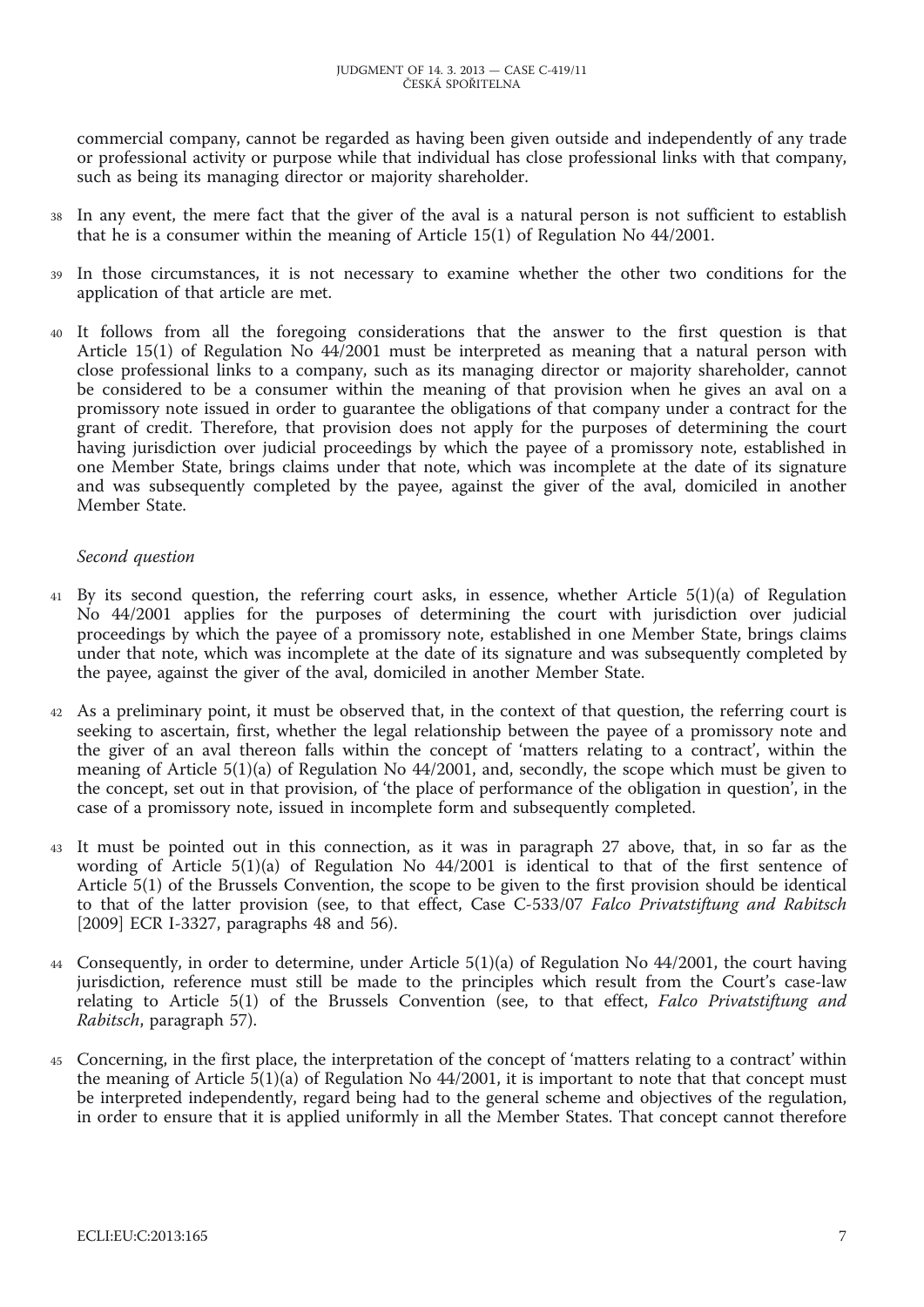be taken to refer to classification under the relevant national law of the legal relationship in question before the national court (see by analogy, inter alia, Case C-26/91 *Handte* [1992] ECR I-3967, paragraph 10, and Case C-265/02 *Frahuil* [2004] ECR I-1543, paragraph 22).

- 46 Although Article 5(1)(a) of Regulation No 44/2001 does not require the conclusion of a contract, it is nevertheless essential, for that provision to apply, to identify an obligation, since the jurisdiction of the national court under that provision is determined by the place of performance of the obligation in question. Thus, the concept of 'matters relating to contract' within the meaning of that provision is not to be understood as covering a situation in which there is no obligation freely assumed by one party towards another (see, by analogy, Case C-334/00 *Tacconi* [2002] ECR I-7357, paragraphs 22 and 23, and *Engler*, paragraph 50).
- 47 Consequently, the application of the rule of special jurisdiction provided for matters relating to a contract in Article  $5(1)(a)$  of Regulation No  $44/2001$  presupposes the establishment of a legal obligation freely consented to by one person towards another and on which the claimant's action is based (see, by analogy, *Engler*, paragraph 51).
- 48 As regards whether such an obligation exists in circumstances such as those at issue in the main proceedings, it must be noted, as it was by the Advocate General at point 45 of her Opinion, that, in the present case, the giver of the aval, by signing the promissory note on its face under the indication 'per aval', voluntarily consented to act as the guarantor of the obligations of the maker of that promissory note. His obligation to guarantee those obligations was thus, by his signature, freely accepted, for the purposes of that provision.
- 49 The fact that that signature was made on a blank promissory note is not such as to cast doubt on that finding. Account must be taken of the fact that the giver of the aval, by also signing the agreement on the right to complete the note, freely accepted the conditions concerning the manner in which that promissory note would be completed by the payee filling in the missing information, even though signature of that agreement did not, in itself, result in the aval coming into being.
- 50 It is important to point out in this regard that whether the promissory note was completed in breach of that agreement is not an issue pertaining to the interpretation of the concept of 'matters relating to a contract' within the meaning of Article 5(1)(a) of Regulation No 44/2001, but is, rather, linked to ascertaining whether the place of payment arising from the promissory note at issue was validly agreed on between the parties; that issue raised by the referring court therefore concerns the interpretation of the concept of 'the place of performance of the obligation in question' within the meaning of that provision, a concept which will be examined in paragraph 52 et seq. of this judgment.
- 51 It follows that the legal relationship between the payee of a promissory note, issued in incomplete form and subsequently completed, and the giver of an aval thereon falls within the concept of 'matters relating to a contract', within the meaning of Article  $5(1)(a)$  of Regulation No 44/2001.
- 52 In the second place, it is necessary to clarify the meaning of the concept of 'the place of performance of the obligation in question' within the meaning of that provision.
- 53 In this connection, the referring court raises the issue, inter alia, of whether it must, in order to establish that place, take into account only the information on the promissory note or also the information contained in the agreement on the right to complete the note.
- 54 First, the concept of 'obligation' in Article 5(1)(a) of Regulation No 44/2001 refers to the obligation which arises under the contract and the non-performance of which is relied upon in support of the action (see by analogy, inter alia, Case 14/76 *De Bloos* [1976] ECR 1497, paragraph 13; Case 266/85 *Shenavai* [1987] ECR 239, paragraph 9, and Case C-256/00 *Besix* [2002] ECR I-1699, paragraph 44) and, second, the place of performance of that obligation is to be determined in accordance with the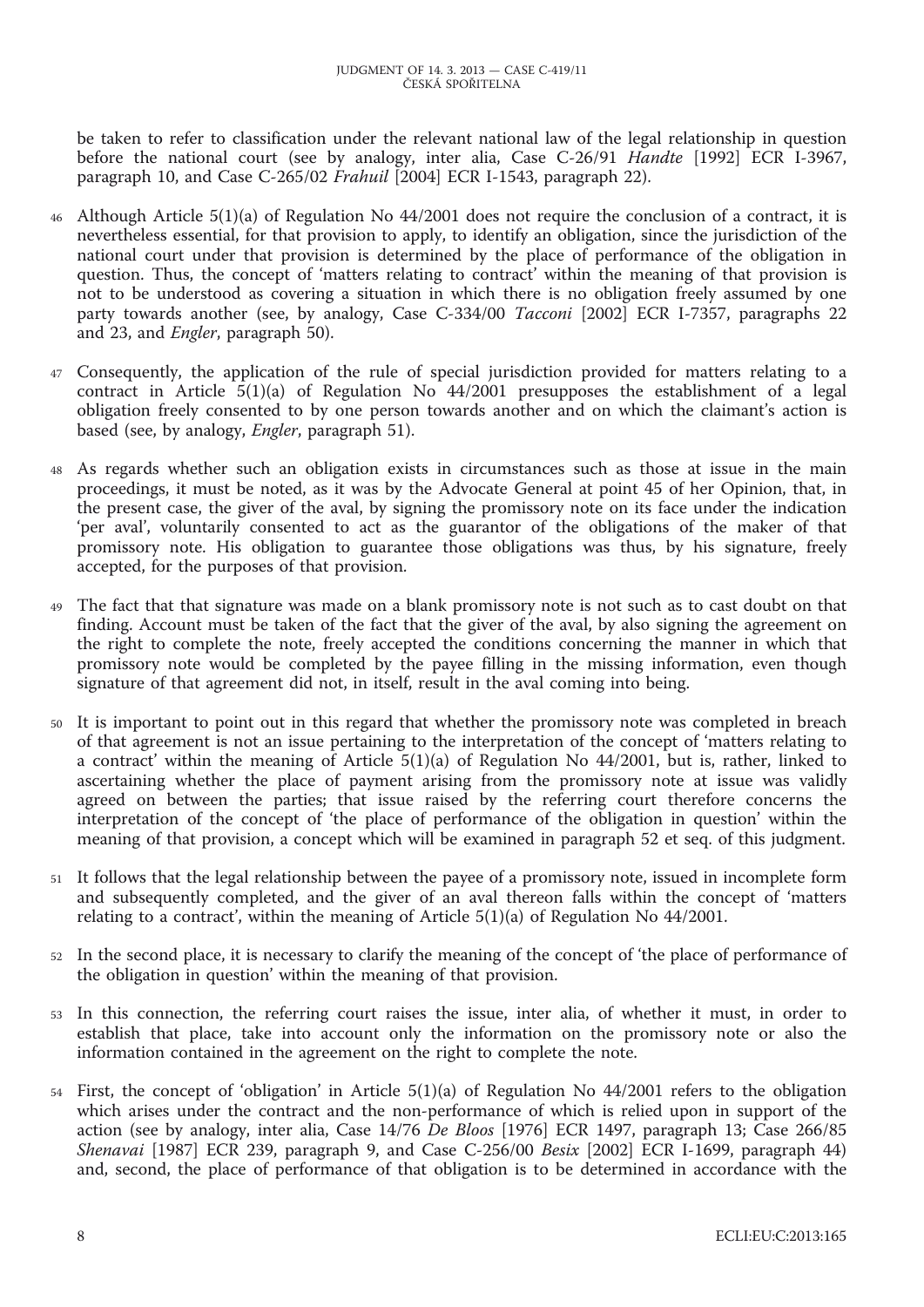law governing that obligation according to the conflict rules of the court before which the proceedings have been brought (see by analogy, inter alia, Case 12/76 *Industrie Tessili Italiana Como* [1976] ECR 1473, paragraph 13; Case C-440/97 *GIE Groupe Concorde and Others* [1999] ECR I-6307, paragraph 32, and *Besix*, paragraphs 33 and 36).

- 55 Moreover, having regard to the importance generally accorded by national contract law to the intention of the parties, if the parties to the contract are permitted by the applicable law, subject to the conditions it lays down, to specify the place of performance of an obligation, that agreement on the place of performance of the obligation is sufficient to found jurisdiction in that place for the purposes of Article 5(1)(a) of Regulation No 44/2001 (see, by analogy, Case 56/79 *Zelger* [1980] ECR 89, paragraph 5; Case C-106/95 *MSG* [1997] ECR I-911, paragraph 30, and *GIE Groupe Concorde and Others*, paragraph 28).
- 56 It must, however, be observed that, whilst the parties are free to agree on a place of performance for contractual obligations, they are nevertheless not entitled to designate, with the sole aim of specifying the courts having jurisdiction, a place of performance having no real connection with the reality of the contractual relationship at which the obligations arising under that relationship could not be performed in accordance with the terms of that relationship (see, to that effect, *MSG*, paragraph 31).
- 57 In the present case, having regard to the fact that the place of performance of the obligation at issue in the main proceedings is expressly indicated on the promissory note, the referring court is required, in so far as the applicable law permits that choice as to place of performance of the obligation, to take into account that place in order to determine the court having jurisdiction in accordance with Article 5(1)(a) of Regulation No 44/2001.
- $58$  In those circumstances, the answer to the second question is that Article  $5(1)(a)$  of Regulation No 44/2001 applies for the purposes of determining the court having jurisdiction over judicial proceedings by which the payee of a promissory note, established in one Member State, brings claims under that note, which was incomplete at the date of its signature and was subsequently completed by the payee, against the giver of the aval, domiciled in another Member State.

## **Costs**

59 Since these proceedings are, for the parties to the main proceedings, a step in the action pending before the national court, the decision on costs is a matter for that court. Costs incurred in submitting observations to the Court, other than the costs of those parties, are not recoverable.

On those grounds, the Court (First Chamber) hereby rules:

**1. Article 15(1) of Council Regulation (EC) No 44/2001 of 22 December 2000 on jurisdiction and the recognition and enforcement of judgments in civil and commercial matters must be interpreted as meaning that a natural person with close professional links to a company, such as its managing director or majority shareholder, cannot be considered to be a consumer within the meaning of that provision when he gives an aval on a promissory note issued in order to guarantee the obligations of that company under a contract for the grant of credit.**

**Therefore, that provision does not apply for the purposes of determining the court having jurisdiction over judicial proceedings by which the payee of a promissory note, established in one Member State, brings claims under that note, which was incomplete at the date of its signature and was subsequently completed by the payee, against the giver of the aval, domiciled in another Member State.**